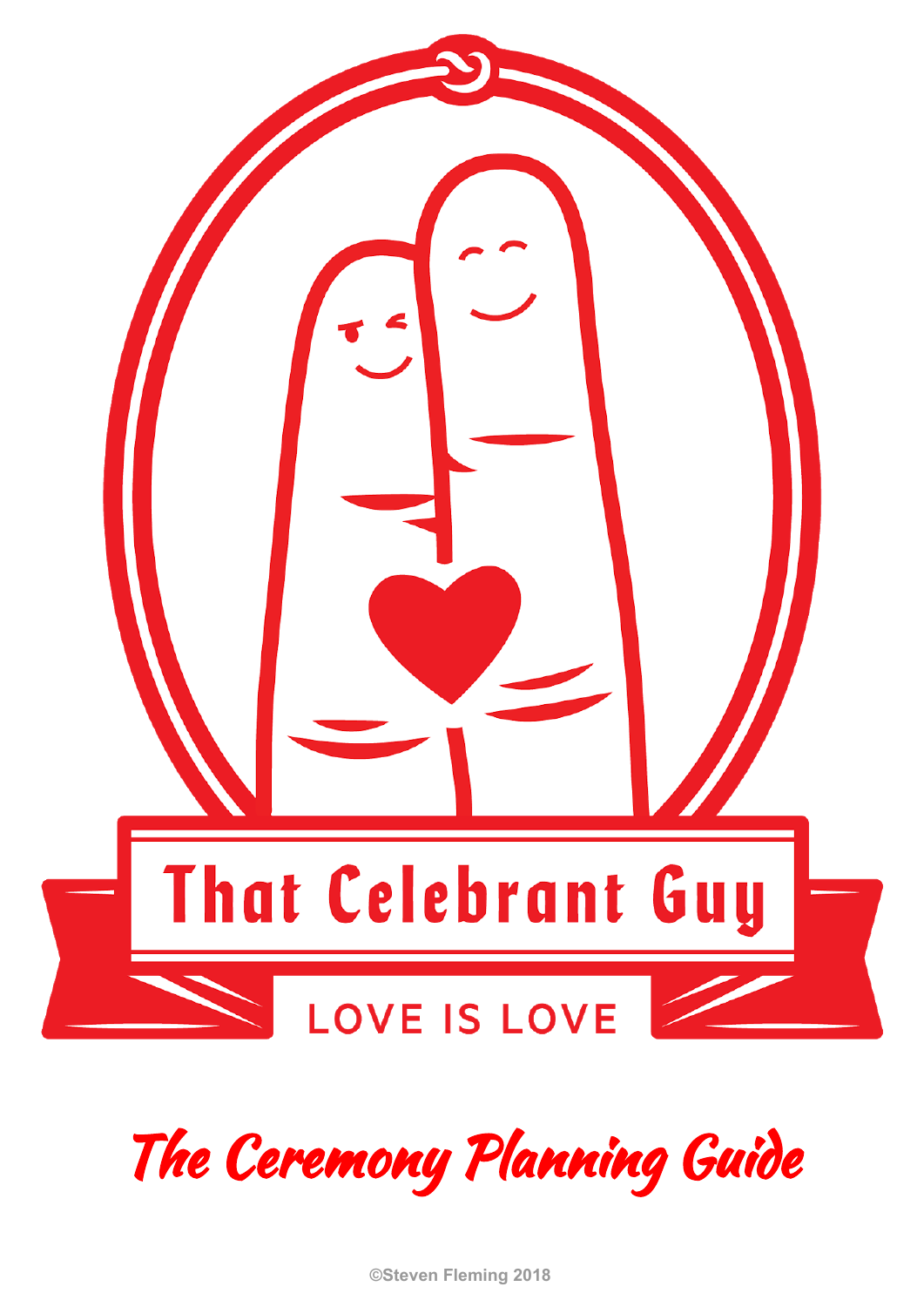

**Thanks again for letting me be a part of your wedding. Together, we'll build the ceremony you are after!**

**My suggestion is to put some time aside, maybe over dinner one night or a glass of wine, and have a real discussion on your wedding. Brainstorm and write down ideas, and we can go through them together.**

**I want to remind you that this is all about the two of you, so anything you do/don't want for your ceremony (outside the legal obligations) is completely up to you! Your imagination is the limit!**

### **TABLE OF CONTENTS**

| <b>THE LEGAL STUFF</b>   |    |
|--------------------------|----|
| <b>MAKING IT YOURS</b>   | 4  |
| A 'TRADITIONAL' CEREMONY | 5. |
| <b>WRITING YOUR VOWS</b> |    |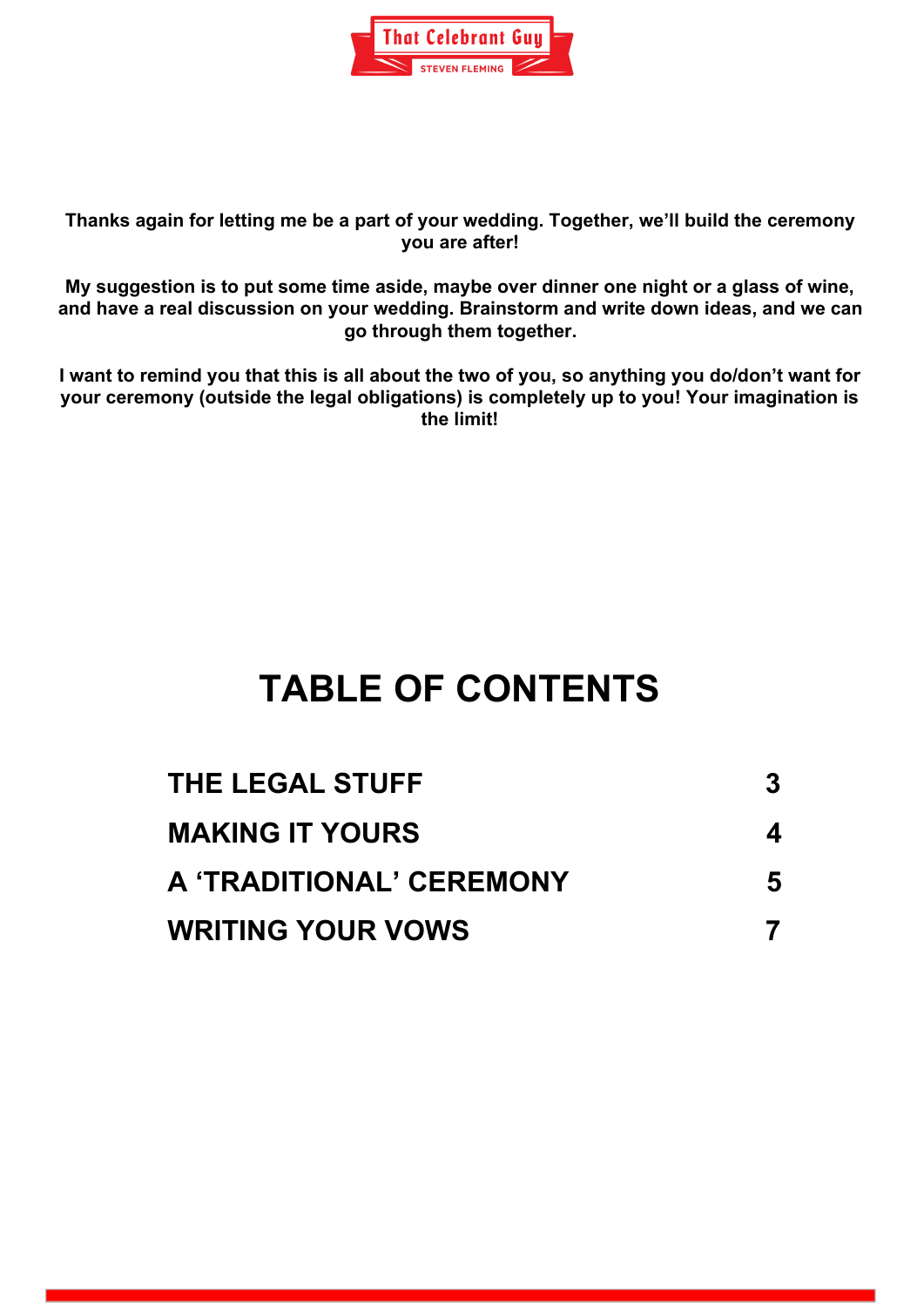

# **THE LEGAL STUFF**

#### <span id="page-2-0"></span>**Here is the guide to the legal side of the ceremony. The below are in numbered in the order they must be.**

#### **PRIOR TO THE CEREMONY**

| #1-Notice of Intended Marriage        | Filled out at least 1 month prior to the ceremony.                                                                     |
|---------------------------------------|------------------------------------------------------------------------------------------------------------------------|
|                                       |                                                                                                                        |
| #2-Declaration of No Legal Impediment | Filled out either at the rehearsal (if you choose to<br>have one) or on the day of the ceremony, prior to<br>starting. |

| <b>WELCOME/GREETING FROM</b><br><b>CELEBRANT</b><br>#3- This is where I introduce myself and<br>state the reason I am here | "My name is Steven Fleming and I am here today<br>duly authorised by law, to solemnise marriages in<br>Australia according to the law." or words to that<br>effect                                                                                                                                                                                                                                                                                              |
|----------------------------------------------------------------------------------------------------------------------------|-----------------------------------------------------------------------------------------------------------------------------------------------------------------------------------------------------------------------------------------------------------------------------------------------------------------------------------------------------------------------------------------------------------------------------------------------------------------|
| #4- MONITUM                                                                                                                | This is the legal definition of marriage in Australia.<br>The statement I need to make is:<br>"Before you are married in my presence, and in<br>the presence of these witnesses, I must remind<br>you of the solemn and binding nature of the<br>relations ip you are about to enter. Marriage,<br>according to law in Australia, is the union of two<br>people, to the exclusion of all others, voluntarily<br>entered into for life." or words to that effect |
| #5-VOWS                                                                                                                    | "I call upon the people here present to witness that<br>I, AB/CD, take you, CD/AB, to be my lawful<br>wedded wife/husband/spouse." or words to that<br>effect                                                                                                                                                                                                                                                                                                   |
| #6- SIGNING OF CERTIFICATES                                                                                                | Certificates to be signed in front of 2 witnesses                                                                                                                                                                                                                                                                                                                                                                                                               |

### **THE CEREMONY**

That's it! Not too much too it is there?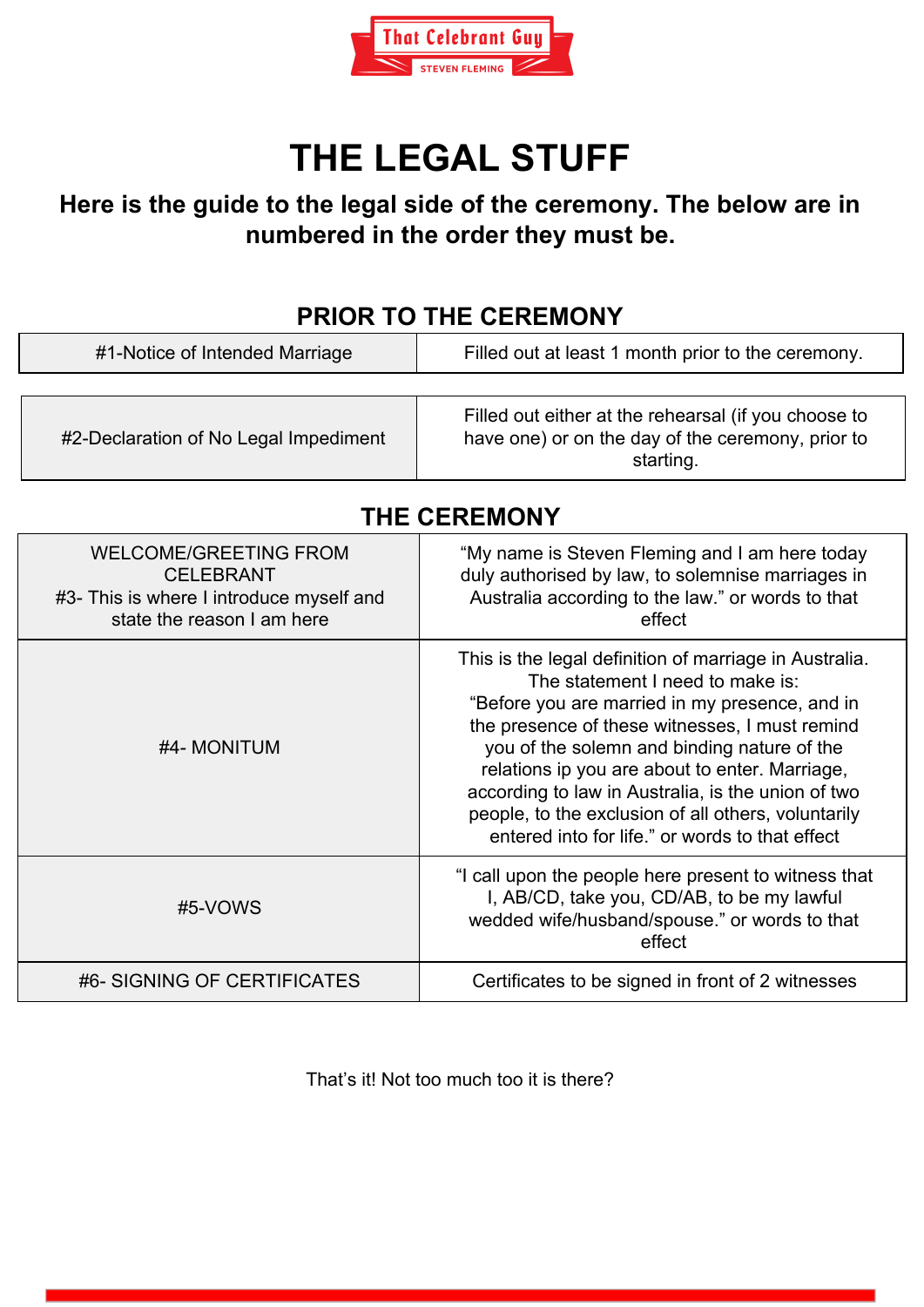

## **MAKING IT YOURS**

<span id="page-3-0"></span>*Now that you understand the legal requirements, let's start thinking about making this ceremony your own.*

*I like to look at the wedding ceremony, no matter how big or small, a bit like a play or movie. It has a beginning, a middle and an end, and should take the guests on a journey. Rather than just decide the points you want to hit, lets ask some questions about what you want to see on the day, and we can craft around them. The below isn't so much a question and answer sheet, but talking points for the two of you to figure out how you want your day to go. Once you figure out the things you would like to include, we can work together to put it into a ceremony that flows and works. Remember, there is no right or wrong way to do this, there are no silly or stupid ideas, and there are no silly or stupid questions. I am here to help :)*

*So let's start at the beginning…*

#### **How do you want things to start?:**

Will there be one party waiting at the end of the aisle while another comes to meet them (Traditionally the Groom waiting at the altar, the bride accompanied down the aisle)?

- Will both parties enter the ceremony at the beginning?
- Will they enter together? Or separately?
- Will anyone be accompanying either party (Dad to accompany as traditionally)?
- Will you have Grooms people/Brides people? Will they enter at the beginning as well?
- Is there a special song you would like played to set the mood?

#### **Once you are both at the altar: This is where the celebrant would usually introduce themselves to start the ceremony.**

Is there anything you would like said? Any special mentions or thanks?

Would you like to include a Welcome to Country - an acknowledgement of the traditional custodians of the land?

Would you like the celebrant to tell the tale of your relationship? How you met/ got together and ended up here?

- Would you prefer the celebrant to say some nice words on love and marriage in general?
- Is there a tone you would like set? Formal? Lighthearted? Funny? A mix?
- Is there someone in your lives you would like to speak?

Is there a poem or reading you would like said? Who do you see doing this reading, the celebrant, a friend/ family member?

- Is there more than one reading/poem?
- Will you have music playing in the background?
- Are there any cultural traditions or elements from either party you would like to include?

Is there a symbolic ritual that you would like to do? An exchange of rings? Sand mixing ceremony? Unity candle? When would you like to do this?

Are you going to stick with the minimum legal vows, or add to them? Will you write your own?

Would you like to do some 'I DO'S'?

Would you like to be pronounced a married couple after the vows, and before the certificate signing? How would you like to be pronounced? (Husband and Wife/ Wife and Husband/ Husband and Husband/ Wife and Wife/ A married couple/ a cute couple name you make up yourselves [i.e.Brangelina])

Who would you like to witness the signing of your marriage certificates?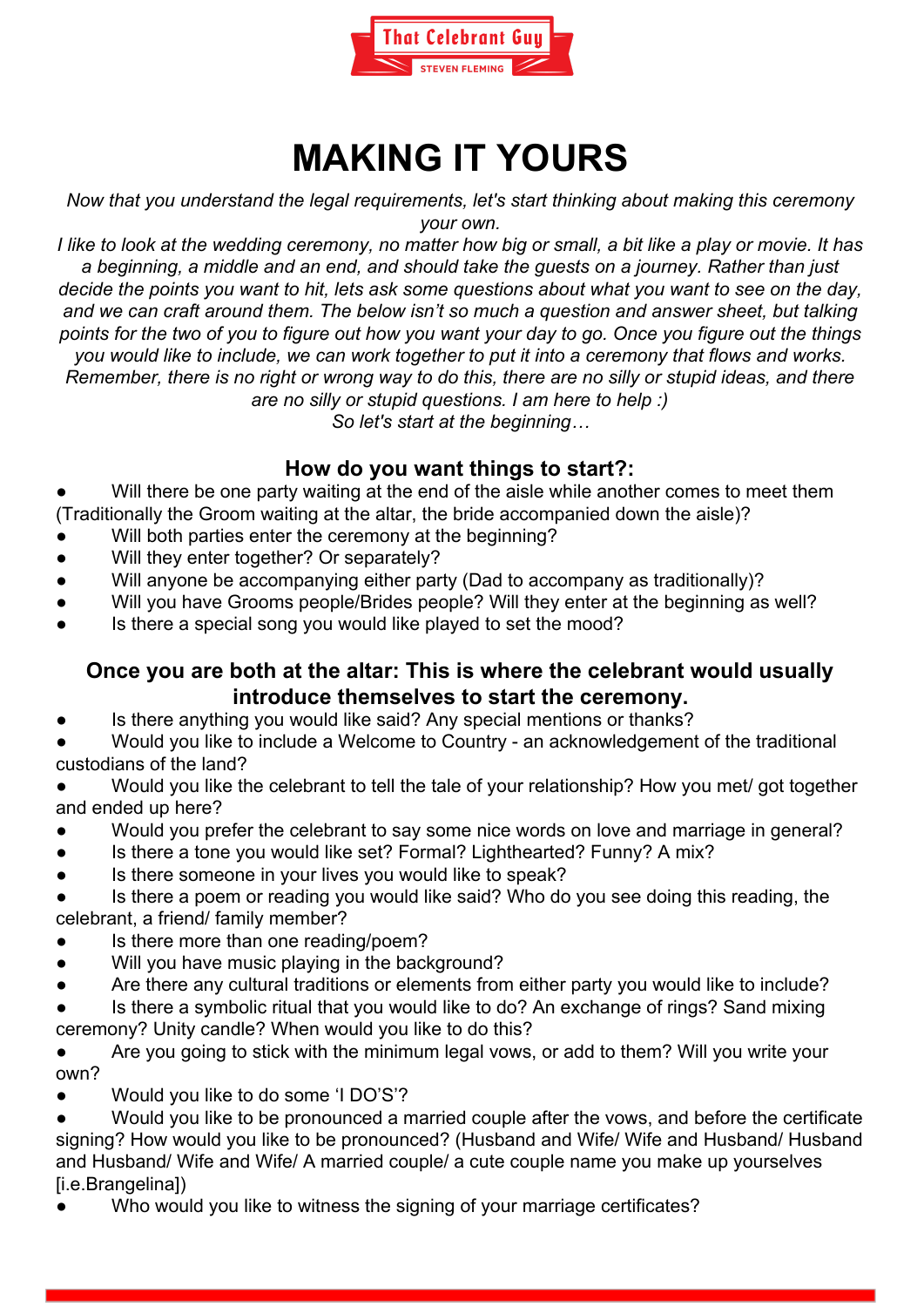

- Once the certificates are signed, would you like to be introduced as a married couple for the first time? How would you like to be introduced?
- <span id="page-4-0"></span>Will you proceed back down the aisle? Will there be music playing?

# **A 'TRADITIONAL' CEREMONY**

*Below is a 'traditional' style wedding ceremony I have recently written for a couple. This is just an example as to how the ceremony could run, but in no way a standard outline. Also, it is worth noting that the language used is for a heterosexual couple, and can be adjusted accordingly to your preferences and identity as a couple.*

| Peter [SURNAME] & Stephanie [SURNAME]                                                                                                                                                                                                                                                                                                                                                                                                                                                                                                                        |                                                        |          |                      |
|--------------------------------------------------------------------------------------------------------------------------------------------------------------------------------------------------------------------------------------------------------------------------------------------------------------------------------------------------------------------------------------------------------------------------------------------------------------------------------------------------------------------------------------------------------------|--------------------------------------------------------|----------|----------------------|
| Date/Time:                                                                                                                                                                                                                                                                                                                                                                                                                                                                                                                                                   | 10-MARCH-2018/2:00pm                                   | Location | [LOCATION], Victoria |
|                                                                                                                                                                                                                                                                                                                                                                                                                                                                                                                                                              |                                                        |          |                      |
| 2:00pm                                                                                                                                                                                                                                                                                                                                                                                                                                                                                                                                                       | 10 Minute Warning                                      |          |                      |
| Good Afternoon Ladies and Gentlemen. The ceremony will begin shortly, if you would please make your<br>way to your seats.                                                                                                                                                                                                                                                                                                                                                                                                                                    |                                                        |          |                      |
| $2:05$ pm                                                                                                                                                                                                                                                                                                                                                                                                                                                                                                                                                    | Peter and his groomsmen to make their way to the front |          |                      |
| 2:10 <sub>pm</sub>                                                                                                                                                                                                                                                                                                                                                                                                                                                                                                                                           | The Procession: Song-?                                 |          |                      |
| The bridesmaids will walk down individually, followed by Stephanie, accompanied by her father<br>Christopher. Once they make their way to the altar, Peter will step forward to 'receive' Stephanie.<br>Christopher will then make his way to his seat                                                                                                                                                                                                                                                                                                       |                                                        |          |                      |
|                                                                                                                                                                                                                                                                                                                                                                                                                                                                                                                                                              | The Ceremony                                           |          |                      |
| Family, friends and loved ones. We have gathered here on this beautiful property to celebrate the love<br>of Peter [SURNAME]& Stephanie [SURNAME], and also with the promise of an open bar and a free<br>meal.                                                                                                                                                                                                                                                                                                                                              |                                                        |          |                      |
| My name is Steven Fleming, and I am here today duly authorised by law, to solemnise marriage in<br>Australia according to the law.                                                                                                                                                                                                                                                                                                                                                                                                                           |                                                        |          |                      |
| This marriage today is not the beginning of a relationship, but rather the recognition of a union of two<br>souls entwined, two hearts that beat as one, and their promise to continue this union for the rest of their<br>lives. Stephanie and Peter met each other not through drunken passion, or a dating app, no, their<br>relationship is one that was built on friendship which developed over time into love, and the strength of<br>this has bound them so tightly, that any who meet them could never deny that they are two halves made<br>whole. |                                                        |          |                      |
| Now given how nervous these two are up here, we are going to power right on through. Peter and<br>Stephanie have asked Peter's sister Kiah to come forward to read for us a piece on soulmates. Kiah,<br>would you join us?                                                                                                                                                                                                                                                                                                                                  |                                                        |          |                      |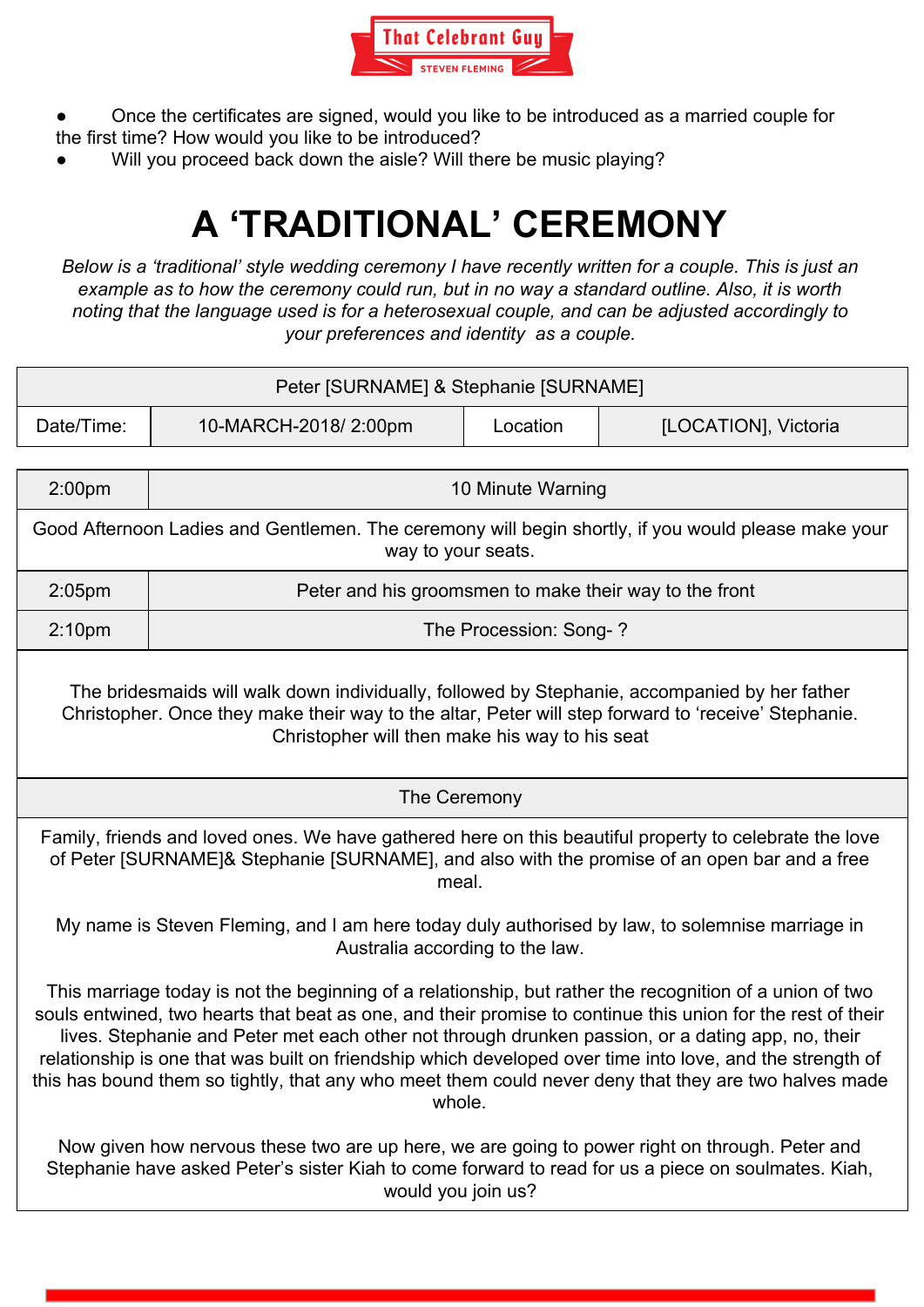

| Kiah's<br>Reading                                                                                                                                                                                                                                                                                                                                                                                                                                                                                                                                              | A Soulmate. It's like a best friend, but more. It's the one person in the world that knows<br>you better than anyone else. It's someone who makes you a better person, well, actually<br>they don't make you a better personyou do that yourself because they inspire you. A<br>soulmate is someone who you carry with you forever. It's the one person who knew you,<br>and accepted you, and believed in you before anyone else did or when no one else<br>would. And no matter what happensyou'll always love them. |  |  |
|----------------------------------------------------------------------------------------------------------------------------------------------------------------------------------------------------------------------------------------------------------------------------------------------------------------------------------------------------------------------------------------------------------------------------------------------------------------------------------------------------------------------------------------------------------------|------------------------------------------------------------------------------------------------------------------------------------------------------------------------------------------------------------------------------------------------------------------------------------------------------------------------------------------------------------------------------------------------------------------------------------------------------------------------------------------------------------------------|--|--|
| Thank you Kiah.<br>Now to the serious stuff. Peter, Stephanie, before you are married in my presence and the presence of<br>these witnesses, I must remind you of the solemn and binding nature of the relationship into which you<br>are about to enter. Marriage, according to law in Australia, is the union of two people, to the exclusion of<br>all others, voluntarily entered into for life.<br>The vows you speak today not only bind you in the eyes of the law, but also represent a promise you<br>make to one another, from your heart to theirs. |                                                                                                                                                                                                                                                                                                                                                                                                                                                                                                                        |  |  |
| Peter, as you place the ring on Stephanie's finger, will you speak your vow to Stephanie.                                                                                                                                                                                                                                                                                                                                                                                                                                                                      |                                                                                                                                                                                                                                                                                                                                                                                                                                                                                                                        |  |  |
| Peter's<br>Vow                                                                                                                                                                                                                                                                                                                                                                                                                                                                                                                                                 | I call upon the people here present to witness, that I, Peter [MIDDLE] [SURNAME], take<br>you, Stephanie [MIDDLE] [SURNAME], to be my lawful wedded wife.<br>I vow to choose you, every day, over and over, in good times and bad.I promise to hold<br>your heart tenderly and protect it fiercely.<br>I've seen your kindness and your strength.<br>It is overwhelming, but in a heartbeat, you show me in everything that you do there is<br>no question, you are my soulmate.                                       |  |  |
|                                                                                                                                                                                                                                                                                                                                                                                                                                                                                                                                                                | Stephanie, as you place the ring on Peter's finger, will you speak your vow to Peter                                                                                                                                                                                                                                                                                                                                                                                                                                   |  |  |
| Stephanie's<br>Vow                                                                                                                                                                                                                                                                                                                                                                                                                                                                                                                                             | I call upon the people here present to witness, that I, Stephanie [MIDDLE] [SURNAME],<br>take you, Peter [MIDDLE] [SURNAME], to be my lawful wedded husband.<br>I vow to choose you, every day, over and over, in good times and bad.I promise to hold<br>your heart tenderly and protect it fiercely.<br>I've seen your kindness and your strength.<br>It is overwhelming, but in a heartbeat, you show me in everything that you do there is<br>no question, you are my soulmate.                                    |  |  |
|                                                                                                                                                                                                                                                                                                                                                                                                                                                                                                                                                                | Peter, Stephanie, it is my absolute honour to pronounce you man and wife.                                                                                                                                                                                                                                                                                                                                                                                                                                              |  |  |
|                                                                                                                                                                                                                                                                                                                                                                                                                                                                                                                                                                | <b>The Kiss</b>                                                                                                                                                                                                                                                                                                                                                                                                                                                                                                        |  |  |
| _ to witness the signing of the<br>certificates and the marriage register.                                                                                                                                                                                                                                                                                                                                                                                                                                                                                     |                                                                                                                                                                                                                                                                                                                                                                                                                                                                                                                        |  |  |
|                                                                                                                                                                                                                                                                                                                                                                                                                                                                                                                                                                | The Signing of the register and certificates: Song??                                                                                                                                                                                                                                                                                                                                                                                                                                                                   |  |  |
| It gives me great pleasure to be the first to introduce you to Mr/Mrs and Mrs/Mr [SURNAME]/ The<br><b>Married Couple</b>                                                                                                                                                                                                                                                                                                                                                                                                                                       |                                                                                                                                                                                                                                                                                                                                                                                                                                                                                                                        |  |  |
| The Recession: Song?                                                                                                                                                                                                                                                                                                                                                                                                                                                                                                                                           |                                                                                                                                                                                                                                                                                                                                                                                                                                                                                                                        |  |  |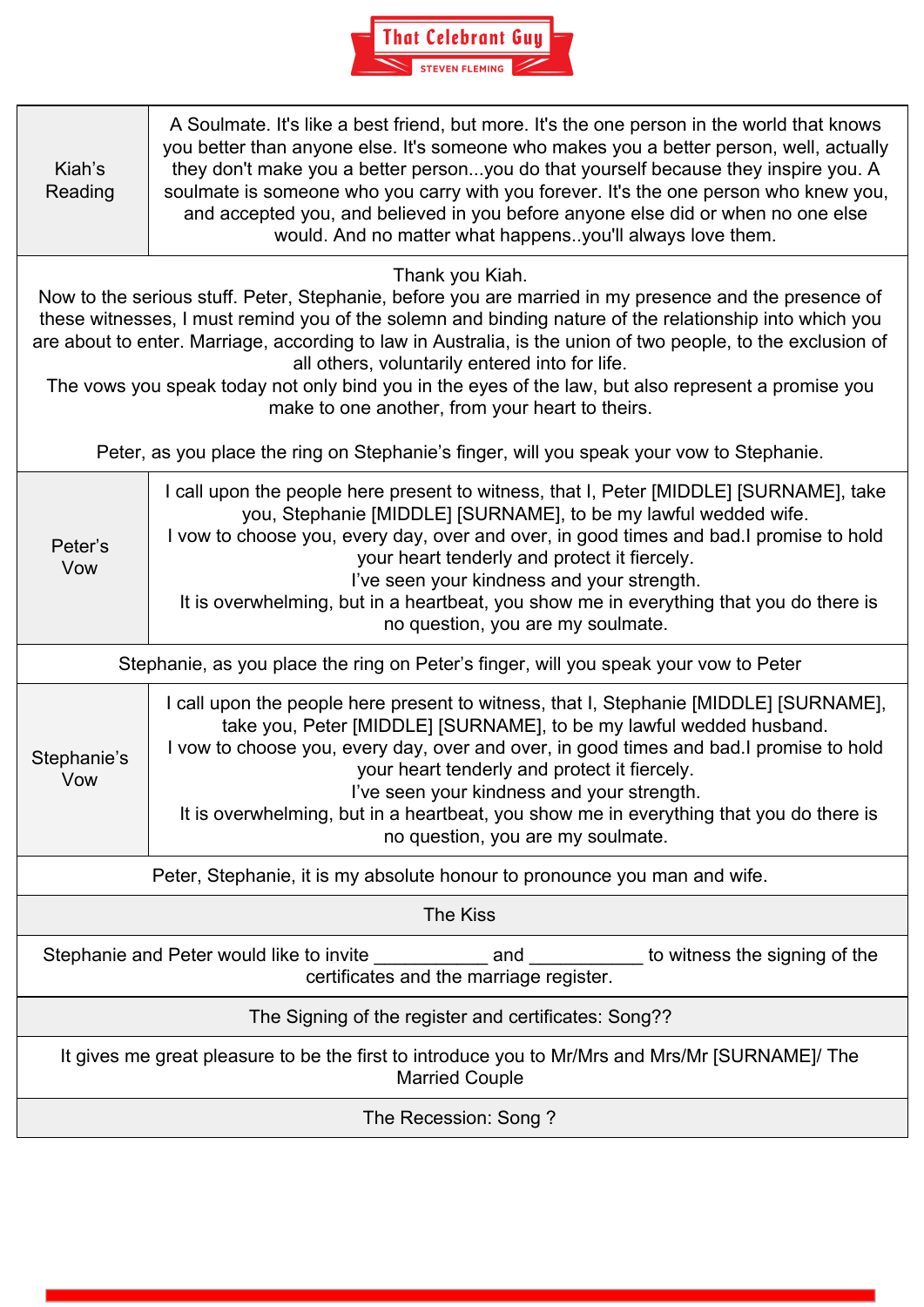

# **WRITING YOUR VOWS**

<span id="page-6-0"></span>*Below are some different styles of vows. You can use these as inspiration, cut and paste, swap and steal to take them as is, whichever feels right for you. You also have the option of if you'd like to each say the same thing or pick seperate ones for each of you to speak.*

 $\frac{1}{2}$ 

I take you to be my partner in life and my one true love. I promise to love you more each day than I did the day before, to protect you and guide you for the rest of my life. Your love for me has grown unconditionally and today I commit the rest of my life to you as a best friend and soulmate. I will always be there through the good and bad times, I commit this day and the days ahead of our lives as long as I am here with you. I give you my hand, my heart and my love, from this day forward, forever.

You are my first love and only love. You are my person, my best friend and the love of my life. You bring out the best in me and you teach me how to be the best version of myself. I will always be honest with you, support you and be kind, caring and forgiving. I choose you to spend my life with and I will forever love and treasure you with my whole heart.

 $\frac{1}{2}$ 

I give you my hand, my heart, my love and my kindness, from this day forward for as long as we both shall live

 $\frac{1}{2}$  ,  $\frac{1}{2}$  ,  $\frac{1}{2}$  ,  $\frac{1}{2}$  ,  $\frac{1}{2}$  ,  $\frac{1}{2}$  ,  $\frac{1}{2}$ 

 $\frac{1}{2}$  ,  $\frac{1}{2}$  ,  $\frac{1}{2}$  ,  $\frac{1}{2}$  ,  $\frac{1}{2}$  ,  $\frac{1}{2}$  ,  $\frac{1}{2}$ 

I take you to be my partner; to have and to hold, from this day forward. I give to you my unending love and support. I promise to be true to you and to share my hopes and dreams with you. I look forward to spending the rest of my life with you, my best friend.

to have and to hold from this day forward, for better, for worse, for richer, for poorer, in sickness and in health, to love and to cherish, until we are parted by death.

 $\frac{1}{2}$  ,  $\frac{1}{2}$  ,  $\frac{1}{2}$  ,  $\frac{1}{2}$  ,  $\frac{1}{2}$  ,  $\frac{1}{2}$  ,  $\frac{1}{2}$ 

I promise to love, respect, and trust you, and give you the best of myself, for I know that together we will build a life far better than either of us could imagine alone.

 $\frac{1}{2}$ 

 $\frac{1}{2}$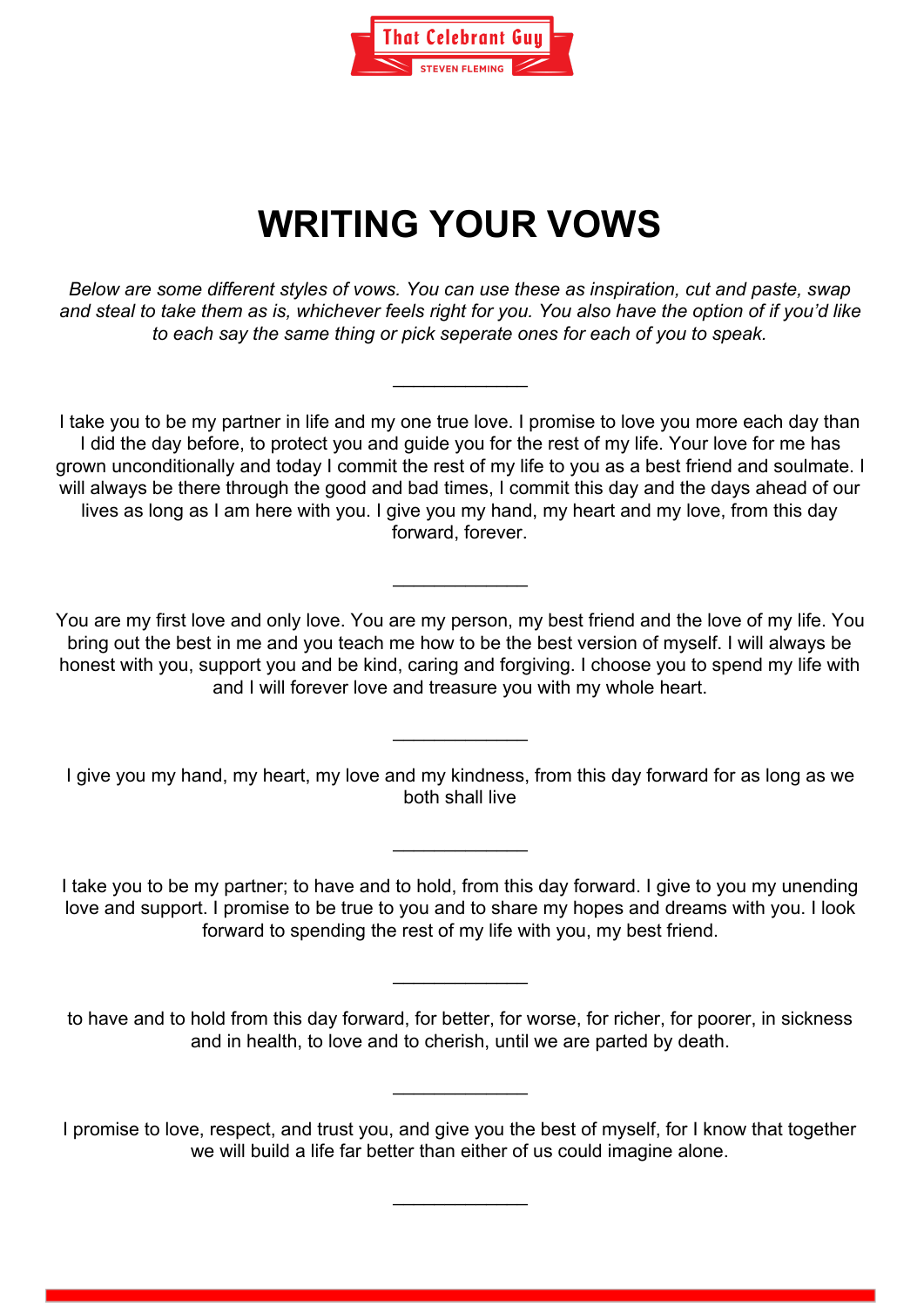

You are my best friend. I promise to laugh with you, cry with you, and grow with you. I will love you when we are together and when we are apart.

 Loving what I know of you, trusting what things I will discover. I will respect you as a person, a partner, and an equal.

 $\frac{1}{2}$  ,  $\frac{1}{2}$  ,  $\frac{1}{2}$  ,  $\frac{1}{2}$  ,  $\frac{1}{2}$  ,  $\frac{1}{2}$  ,  $\frac{1}{2}$ 

 $\frac{1}{2}$  ,  $\frac{1}{2}$  ,  $\frac{1}{2}$  ,  $\frac{1}{2}$  ,  $\frac{1}{2}$  ,  $\frac{1}{2}$  ,  $\frac{1}{2}$ 

 I promise to support your dreams and to respect our differences, and to love you and be by your side through all the days and nights of our lives.

 $\frac{1}{2}$ 

What I possess in this world, I give to you. I will keep you and hold you, comfort and tend you, protect you and shelter you, for all the days of my life.

I love you unconditionally and without hesitation. I vow to love you, encourage you, trust you, and respect you. As a family, we will create a home filled with learning, laughter, and compassion.

 $\frac{1}{2}$ 

 $\frac{1}{2}$ 

[NAME], I stand here before you with no reservations, today I marry the person for whom I have the utmost respect and love.

I promise to love you, celebrate you and your achievements, be your biggest fan and personal cheer squad. To support you in times of need and to always be in your corner.

- I'll continue to challenge you as you challenge me to be my best. Together we face the world side by side, hand in hand.
- I'm am proud to become your loving partner, excited to discover what comes next in our lives and thrilled that our everyday will be together on this adventure.

You are my forever, my best friend, my dream come true, my shoulder to lean on, my everything.

 $\frac{1}{2}$  ,  $\frac{1}{2}$  ,  $\frac{1}{2}$  ,  $\frac{1}{2}$  ,  $\frac{1}{2}$  ,  $\frac{1}{2}$  ,  $\frac{1}{2}$ 

I promise to always tell you the truth. You will never have to guess what I'm thinking or my motives as I will always tell you honestly.

- I promise to always listen to you. Even when I don't agree with you, I will listen and try to see things from your point of view.
- I promise to always have your back. Whenever you need me, I'll be there in your corner. Whatever happens, we'll face it together.
- I promise to always be patient with you. I will be your port in the storm. Lean on me whenever and however you need.

Finally, I promise to always love you. You are the love of my life. My best friend. My everything. No matter how our life changes, this will remain the same.

You and I, forever.